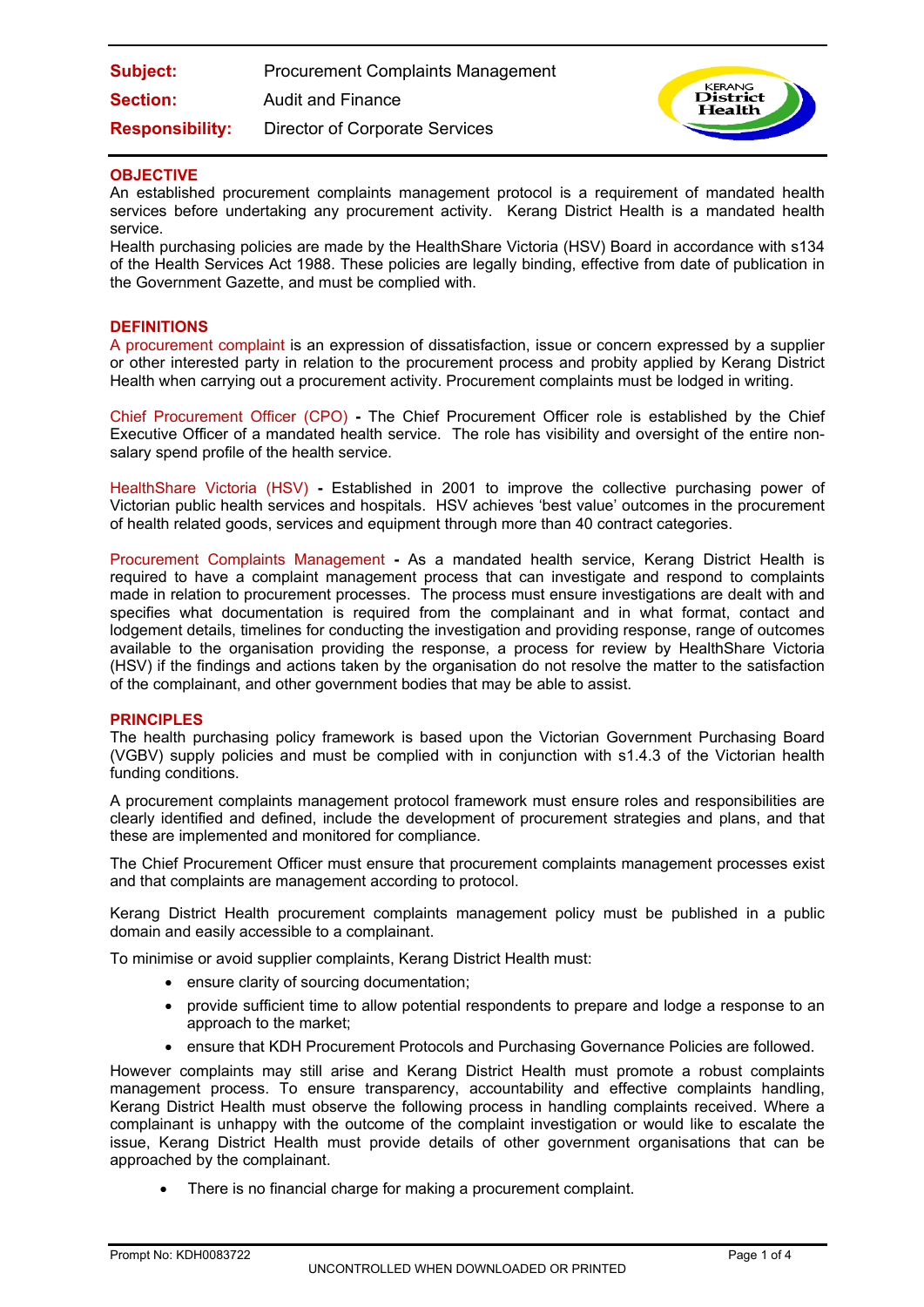- Suppliers and other interested parties are encouraged to complain if they are dissatisfied or feel aggrieved by a procurement practice, process or outcome.
- All complaints will be handled with principles of fairness, accessibility, responsiveness and efficiency.
- Complaints are treated confidentially and there will be no adverse repercussions for a complainant.

Complaints are valued by Kerang District Health because they are used drive improvement in our policies, systems and service delivery.

# **PROCEDURE**

Procurement complaints should as a minimum:

- Be made in writing by letter or email;
- Contain the complainants name and address and the name and ABN of the Supplier or other interested party they represent;
- Include any supporting information and evidence; and
- Be lodged marked 'Procurement Complaint' at the following;

Post: Chief Procurement Officer

Kerang District Health PO Box 179

KERANG VIC 3579

### Email: contracts@kerhosp.org.au

All procurement complaints must be logged on the Procurement Complaints Register that is maintained by the Chief Procurement Officer. The Complaints Register will record the following information at a minimum:

- The complainants name and the name and ABN of the Supplier or other interested party they represent;
- The staff member's name (who is conducting the investigation);
- The nature of the complaint;
- The procurement process that is the subject of the complaint;
- Time taken to resolve the complaint; and
- The outcome.

All procurement complaints should be acknowledged in writing within 5 working days from the receipt of the complaint.

Complaints will be investigated in a time frame that reflects the urgency of the complaint. In general, non-urgent complaints shall be investigated within 20 business days from receipt of the complaint. This time frame may vary depending on the complexity of the complaint and the availability of investigative resources. Urgent complaints will have an investigation commenced within five business days from receipt of the complaint at Kerang District Health.

Wherever practicable, complaints will be investigated in a manner that is independent and objective. The Chief Procurement Officer (or delegate) must be satisfied that the person(s) investigating a complaint are appropriately independent. If the Chief Procurement Officer is not satisfied that the person conducting a complaint investigation is appropriately independent, the person conducting the investigation must not continue the investigation and shall be replaced by a person who is appropriately independent.

Kerang District Health is to inform the HSV Board within five working days of any complaint that could not be resolved to the satisfaction of both parties.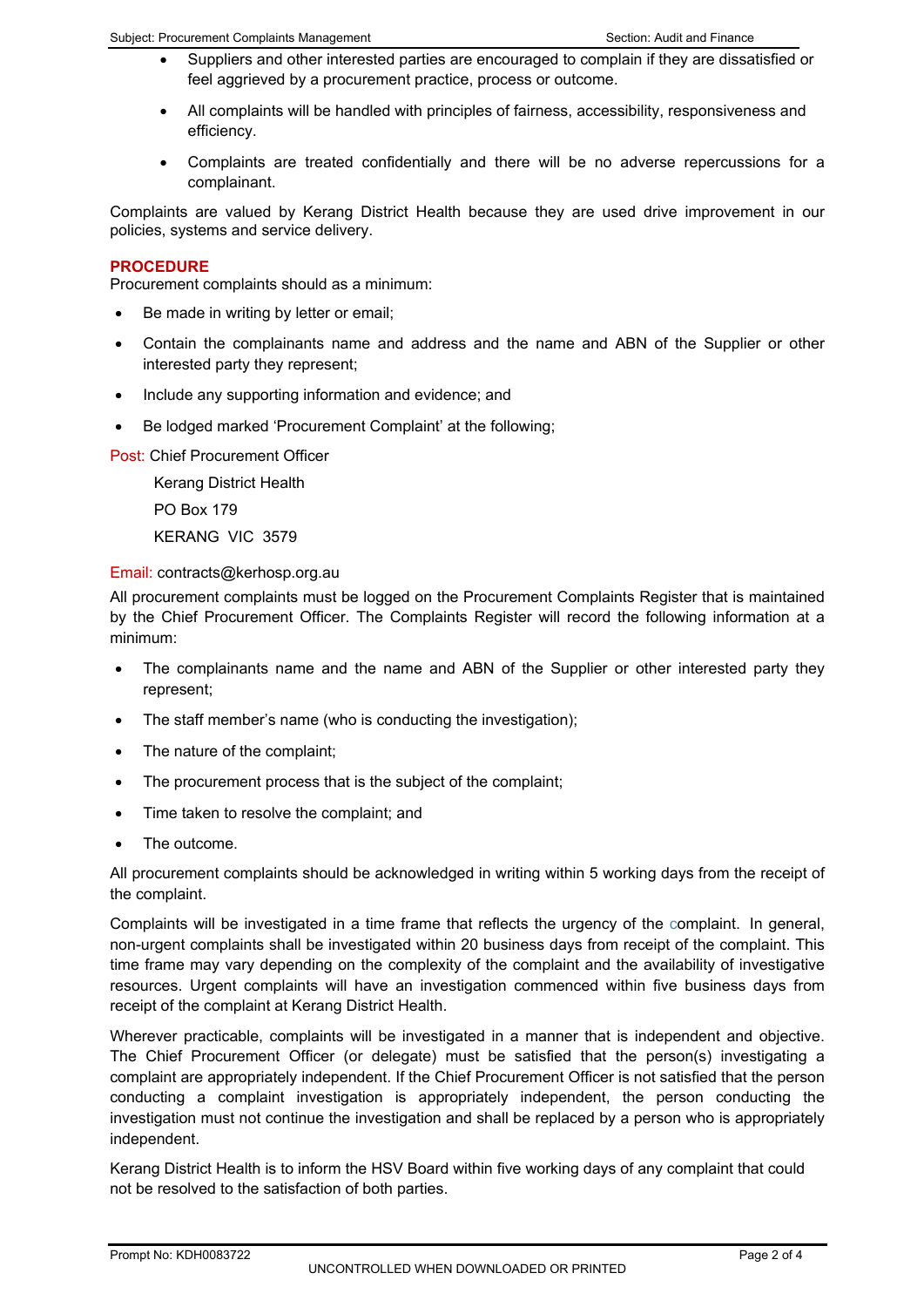Kerang District Health must disclose in its annual report the following information in relation to each complaint received:

- procurement activity to which the complaint relates
- status of the complaint confirming whether it:
	- $\checkmark$  was resolved
	- $\checkmark$  is still under investigation
	- $\checkmark$  could not be resolved

# **Referring a Complaint to the HSV Board for Review**

A complainant can refer a complaint to the (HSV) Board for review if not satisfied with the findings and actions of Kerang District Health. This could be related to the management of the complaint or the application of the Health Purchasing Policies.

Complaints submitted to the (HSV) Board must be lodged by letter, email or fax within 10 working days of the receipt of the findings by Kerang District Health to:

> The Chair HSV Board HealthShare Victoria Level 34, 2 Lonsdale Street Melbourne Victoria 3000

The complainant must provide the following material:

- evidence that the mandated health service did not correctly apply health purchasing policies in relation to a procurement activity;
- evidence that Kerang District Health complaints management procedures were not applied correctly;
- a copy of all relevant correspondence between the complainant and Kerang District Health in relation to the nature of the complaint;
- any additional material requested by the HSV Board to assist it in its findings.

The HealthShare Board:

- will inform Kerang District Health and complainant of its findings and any further action it intends to take in relation to the matter;
- can require the CEO to audit its application of health purchasing policies in relation to the procurement activity;
- can inform the Minister of Health of its review of a complaint and advise the Minister of further action that could be taken;
- may note the outcome of a review in relation to any complaint in its annual report to Parliament.

#### **EVALUATION**

This policy is to be reviewed every three years or earlier if required. VHIMs reports are to be monitored.

 Robert Jarman **Chief Executive Officer** 

### **Aligned Policies**

[Purchasing protocol](https://app.prompt.org.au/download/83630?code=b152b1fba9d970159f1f10c7f7e4e673) [Procurement Governance Policy](https://app.prompt.org.au/download/83686?code=ab3e6f33a2915c065f600ef4cba6e87f)

*Standards: NSQHS Standard 1 – Clinical Governance ACQSC Standard 8 – Organisational Governance*